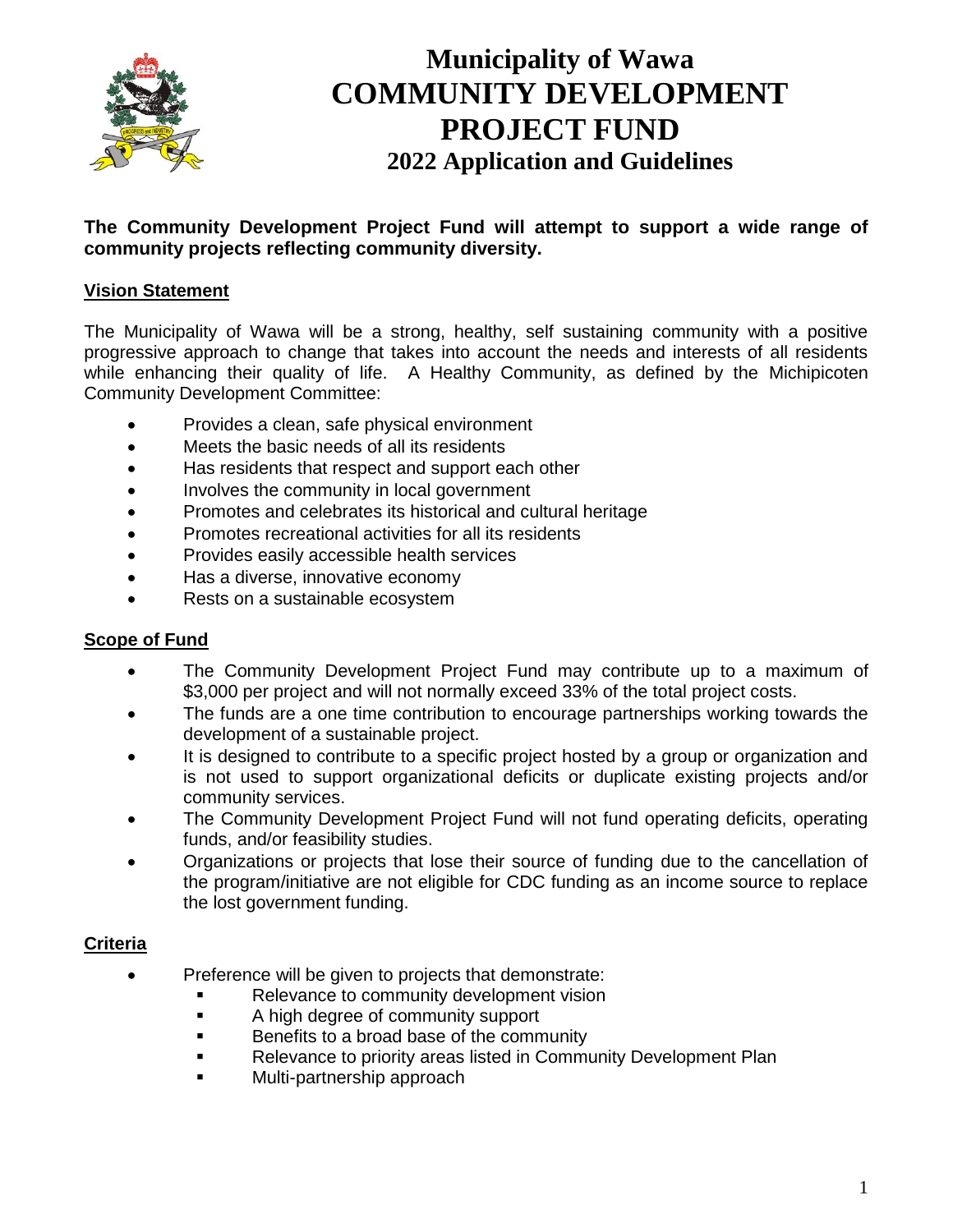#### **Criteria (continued)**

- A completed Post Project Report Form must be submitted to the Municipality of Wawa Finance Department with a copy forwarded to the Community Development Committee.
- Invoices must accompany the Post Project Report Form along with request for payment
- Sponsor advertising must include the following name:
	- Municipality of Wawa Community Development Committee
- Project deadline completion date is to be one calendar year from date of Resolution of Council

| <b>Community Development Project Fund Application Form</b><br>(Answer in point form)                                            |                         |                                       |  |  |
|---------------------------------------------------------------------------------------------------------------------------------|-------------------------|---------------------------------------|--|--|
| <b>Name of Proposed Project</b>                                                                                                 |                         |                                       |  |  |
| <b>Amount Requested from</b><br><b>Project Fund</b>                                                                             | $\qquad \qquad \bullet$ |                                       |  |  |
| <b>Contact Information</b>                                                                                                      |                         |                                       |  |  |
|                                                                                                                                 |                         |                                       |  |  |
|                                                                                                                                 |                         | Phone: _________________________      |  |  |
|                                                                                                                                 |                         | Date Submitted: _____________________ |  |  |
| <b>Objectives and Innovative</b><br><b>Qualities</b>                                                                            |                         |                                       |  |  |
| <b>Partnerships</b><br>List partnerships and their<br>involvement in the project.<br>Please include contact<br>persons name(s). |                         |                                       |  |  |
| <b>Targeted Group(s)</b>                                                                                                        |                         |                                       |  |  |
| <b>Stakeholders</b><br>Name the groups &<br>organizations that will<br>benefit from this project and<br>how.                    |                         |                                       |  |  |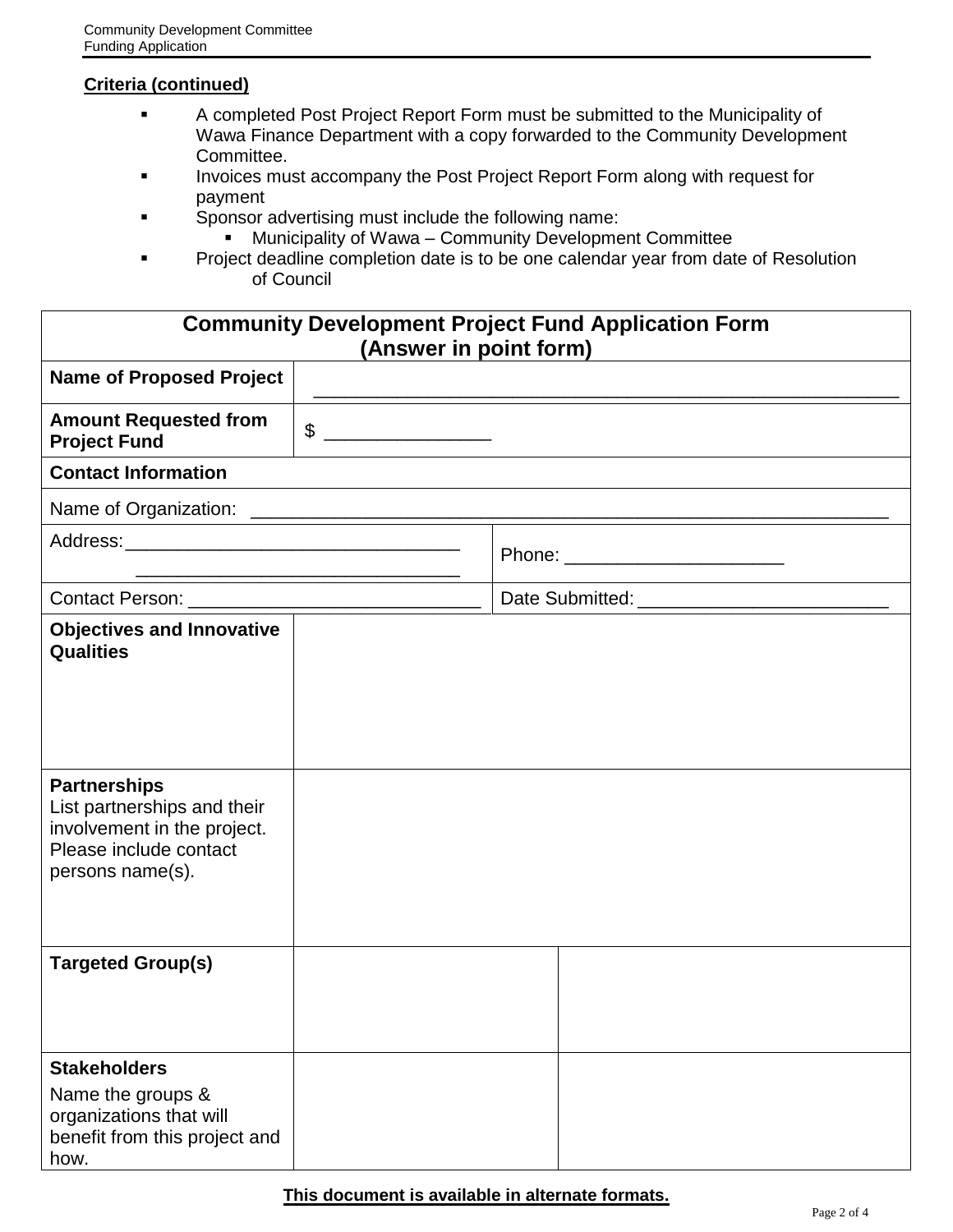| <b>Project Name and Detailed Description: (not in point form)</b> |  |  |  |  |
|-------------------------------------------------------------------|--|--|--|--|
|                                                                   |  |  |  |  |
|                                                                   |  |  |  |  |
|                                                                   |  |  |  |  |
|                                                                   |  |  |  |  |
|                                                                   |  |  |  |  |
|                                                                   |  |  |  |  |
|                                                                   |  |  |  |  |
|                                                                   |  |  |  |  |
|                                                                   |  |  |  |  |
|                                                                   |  |  |  |  |
|                                                                   |  |  |  |  |
|                                                                   |  |  |  |  |
|                                                                   |  |  |  |  |
|                                                                   |  |  |  |  |
|                                                                   |  |  |  |  |
|                                                                   |  |  |  |  |
|                                                                   |  |  |  |  |
|                                                                   |  |  |  |  |
|                                                                   |  |  |  |  |
|                                                                   |  |  |  |  |
|                                                                   |  |  |  |  |
|                                                                   |  |  |  |  |
|                                                                   |  |  |  |  |
|                                                                   |  |  |  |  |
|                                                                   |  |  |  |  |
|                                                                   |  |  |  |  |
|                                                                   |  |  |  |  |
|                                                                   |  |  |  |  |
|                                                                   |  |  |  |  |
|                                                                   |  |  |  |  |
|                                                                   |  |  |  |  |
|                                                                   |  |  |  |  |
|                                                                   |  |  |  |  |
|                                                                   |  |  |  |  |
|                                                                   |  |  |  |  |